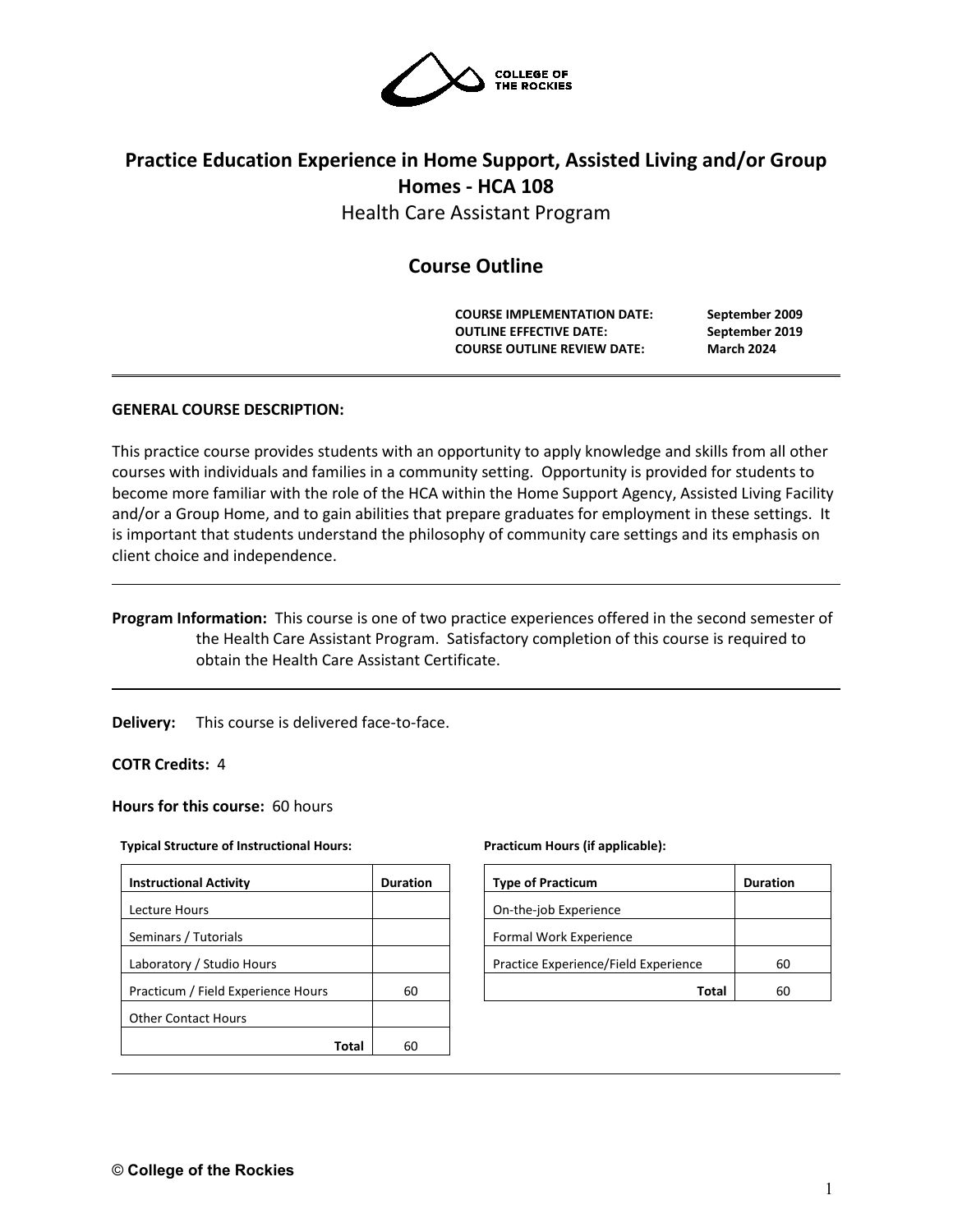Cheryl Mackie, RN, BN, MHScN

Signature

#### **APPROVAL SIGNATURES:**

Department Head Sandi Hill E-mail: [shill@cotr.bc.ca](mailto:shill@cotr.bc.ca)

Department Head Signature

EDCO

Valid from: September 2019 – March 2024

Education Council Approval Date

#### **COURSE PREREQUISITES AND TRANSFER CREDIT:**

**Prerequisites:** HCA 101, 102, 103, 104, 105, 106, 107

**Corequisites:** HCA 109

**Flexible Assessment (FA):**

Credit can be awarded for this course through FA  $\Box$  Yes  $\Box$  No

**Prior Course Number:** N/A

#### **Textbooks and Required Resources:**

Textbook selection varies by instructor and may change from year to year. At the Course Outline Effective Date the following textbooks were in use:

Sorrentino, S.A., Remmert, L., & Wilk, M.J. (2018). *Mosby's Canadian Textbook for the Support Worker.* 4<sup>th</sup> Canadian Edition. Toronto, Canada: Elsevier.

Health Care Assistant *Practice Education Experience Student Guide*

*Please see the instructor's syllabus or check COTR's online text calculator <http://go.cotr.bc.ca/tuition/tCalc.asp> for a complete list of the currently required textbooks.*

Acting Dean of Health and Human Services Norma Sherret E-mail: [nsherret@cotr.bc.ca](mailto:nsherret@cotr.bc.ca)

Dean Signature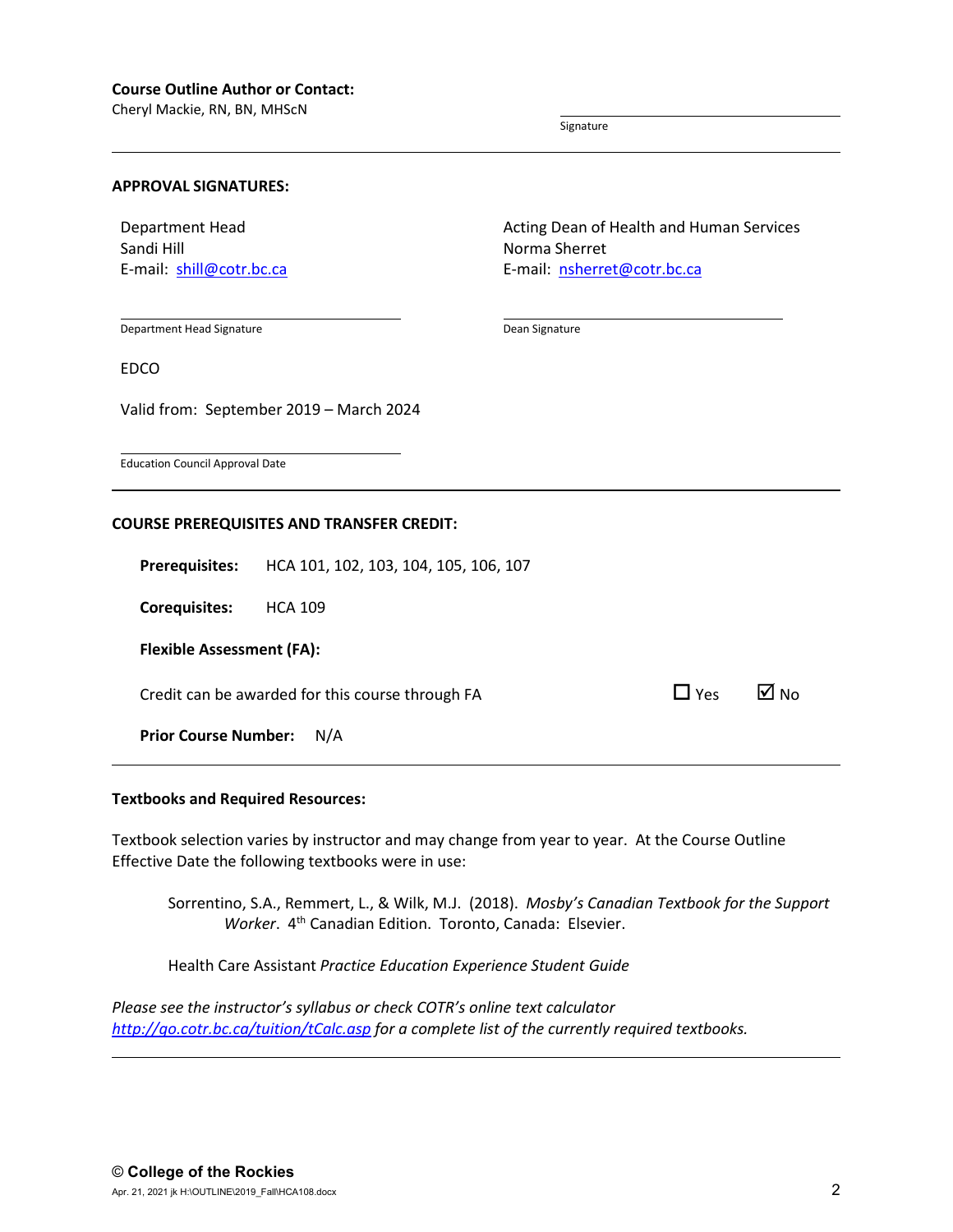# **LEARNING OUTCOMES:**

Upon the successful completion of this course, students will be able to

- provide person-centered care and assistance that recognizes and respects the uniqueness of each individual client;
- use an informed problem-solving approach to provide care and assistance that promotes the physical, emotional, social, cognitive and spiritual well-being of clients and families;
- provide care and assistance for clients experiencing complex health challenges;
- provide care and assistance for clients experiencing cognitive and/or mental health changes;
- interact with other members of the health care team in ways that contribute to effective working relationships and the achievement of goals;
- communicate clearly, accurately and in sensitive ways with clients and families within a variety of contexts;
- provide personal care and assistance in a safe, competent and organized manner;
- recognize and respond to own self-development, learning and health-enhancement needs; and
- perform the caregiver role in a reflective, responsible, accountable and professional manner.

# **COURSE TOPICS:**

• Integration of Theory into the Community Practice Setting

*See instructor's syllabus for the detailed outline of weekly readings, activities and assignments.* 

#### **EVALUATION AND ASSESSMENT:**

#### **Assignments**

Students must achieve a pass on each objective noted in the performance evaluation tool for HCA 108 course.

Students are required to complete daily reflective journals.

In addition, students must attend a minimum of 85% of the practice experience in HCA 108 to receive a mark of COM (Pass).

*Please see the instructor's syllabus for specific classroom policies related to this course, such as details of evaluation, penalties for late assignments, and use of electronic aids.*

#### **EXAM POLICY:**

Students must attend all required scheduled exams that make up a final grade at the appointed time and place.

Individual instructors may accommodate for illness or personal crisis. Additional accommodation will not be made unless a written request is sent to and approved by the appropriate Department Head prior to the scheduled exam.

Any student who misses a scheduled exam without approval will be given a grade of "0" for the exam.